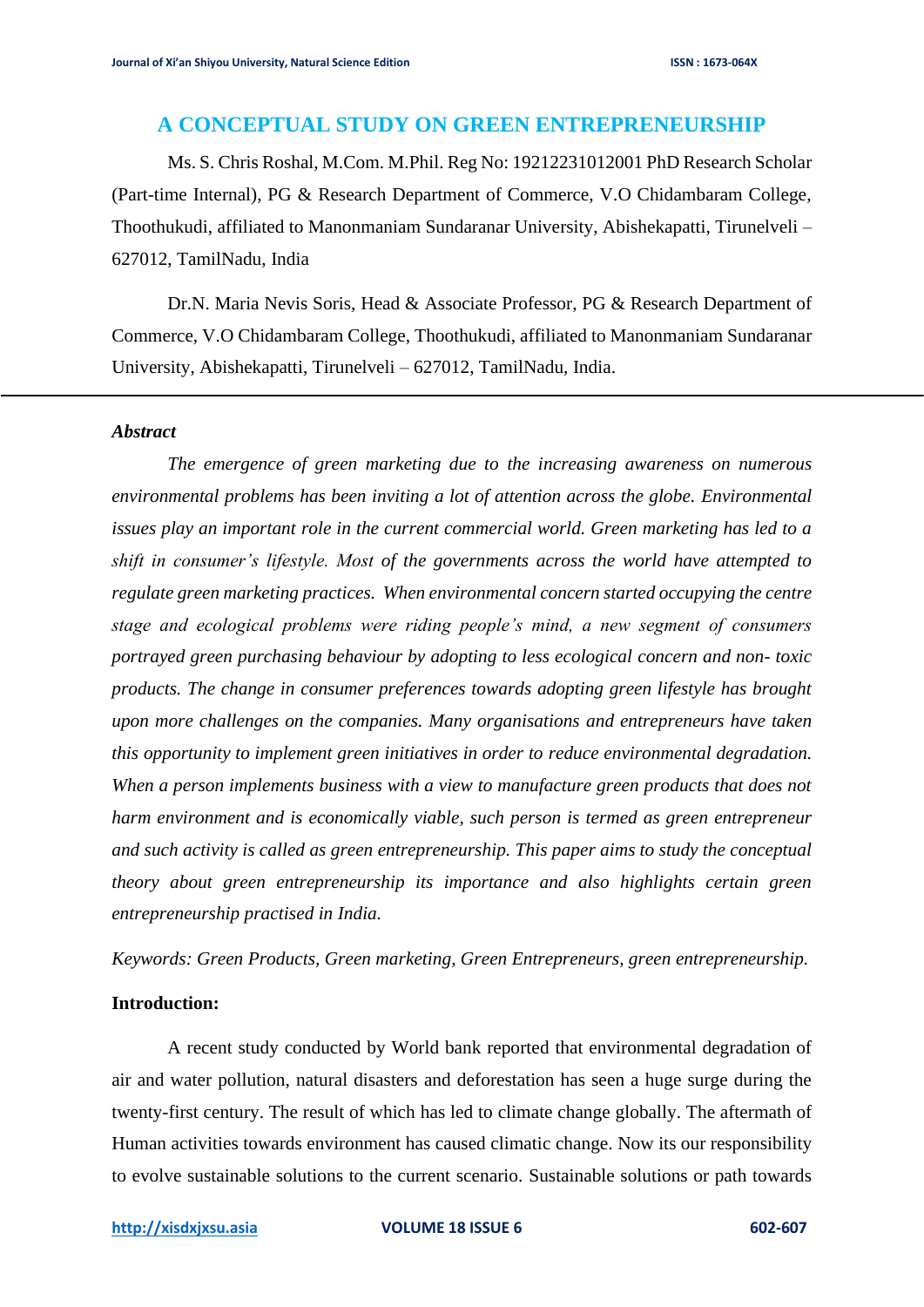sustainable development focus on the effective usage of the finite resources available on earth in such a manner that it does not affect the future generations, and also able to satisfy our own needs. Such sustainable measures taken to protect the environment can be termed as green initiatives. Entrepreneurs who have the ability to promote new innovations and explore different markets can contribute towards sustainable development. Such entrepreneurs who either alter their business with green initiatives or start a new venture with green concept thereby contributing towards sustainability are called as green entrepreneurs. Their marketing venture is called as green entrepreneurship.

#### **OBJECTIVES**

- 1. To conceptualize the term green entrepreneurship.
- 2. To study the socio- economic background of green entrepreneurs in Thoothukudi.
- 3. To uncover the relationship between Gender and Challenges of green entrepreneurship.

### **RESEARCH METHODOLOGY:**

The present study is descriptive in nature, based on primary and secondary data. Primary data were collected from 90 respondents based on convenience sampling among green entrepreneurs in Thoothukudi with the help of questionnaire. Secondary data was collected from reports, journals, books, magazines and internet.

### **REVIEW OF LITERATURE**

Dixon and Clifford (2007), through their study "Ecopreneurship- A new approach to managing the triple bottom line" identified strong bonding in the entrepreneurism and environmentalism. The entrepreneurial instinct instigates the achievement of environmental, social and economic goals of the organization. The 'Green-works business model' has been proposed which succeeds as it is rooted from businesses organic relationship- 1) with large corporate bodies focusing Corporate Social Responsibility (CSR) quantification, 2) with community and social partners, providing for the employment and training of disadvantaged people and a route to risk-free growth, and 3) with Government and social institutions, providing support and incentives. The model provides for environmental and social sustainability though ecopreneurial avenue.

Schaper (2010) , has explained that businesses moving towards green and sustainable practices does not only face problems and threats, but also come through several opportunities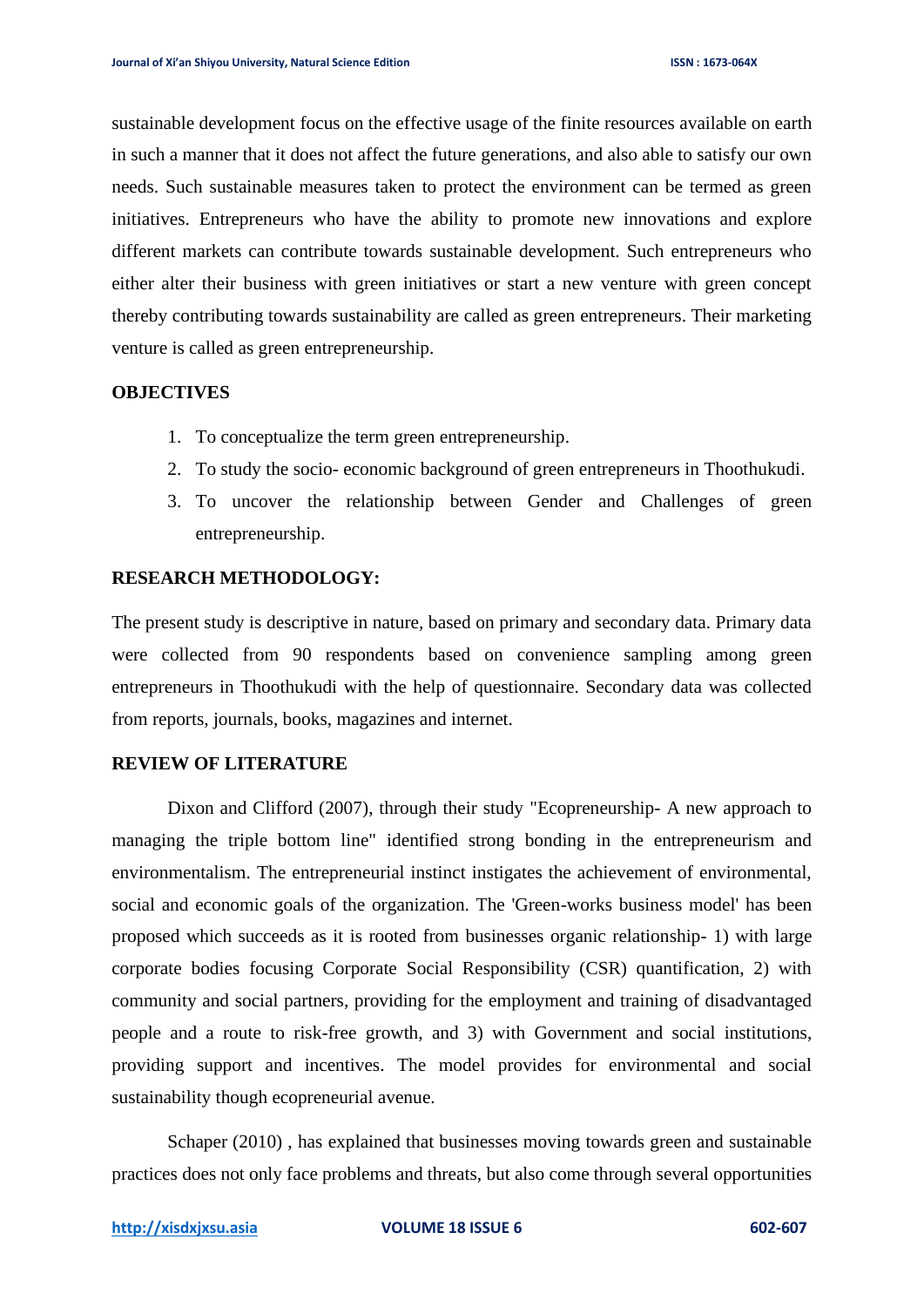having better commercial prospects. The firm needs to be more innovative, adaptive, and risktaking, adopting different business models to be successful in this area. Entrepreneurship is all about the enthusiasm, passion, initiative and creativity of individual i.e. entrepreneur himself. When this dynamism is put to work developing sustainable business solutions, then the results are truly rewarding and enthralling.

# **SOCIO - ECONOMIC BACKGROUND OF GREEN ENTREPRENEURS IN THOOTHUKUDI**

In order to find the socio - economic background of green entrepreneurs in Thoothukudi percentage analysis with variables like Age, Gender, Marital Status, Educational Qualification, Business type, Size of business, Source of financing and Income and Expenditure pattern was done among the selected respondents in Thoothukudi.

#### Table 1.1

| <b>Factors</b>                   | Category                  | <b>Frequency</b> | $\frac{0}{0}$ |
|----------------------------------|---------------------------|------------------|---------------|
| Age                              | $Below - 30$              | 20               | 22.22         |
|                                  | $31 - 40$                 | 32               | 35.56         |
|                                  | $41 - 50$                 | 26               | 28.89         |
|                                  | 51 & above                | 12               | 13.33         |
| Gender                           | Women                     | 58               | 64.44         |
|                                  | Men                       | 32               | 35.56         |
| <b>Marital Status</b>            | Unmarried                 | 30               | 34.44         |
|                                  | Married                   | 60               | 65.56         |
|                                  | <b>Illiterate/Primary</b> | 14               | 15.56         |
| <b>Educational Qualification</b> | Secondary                 | 16               | 17.78         |
|                                  | <b>Higher Secondary</b>   | 42               | 46.67         |
|                                  | <b>Graduate Level</b>     | 18               | 20            |
|                                  | <b>Below 25,000</b>       | 16               | 16.67         |
|                                  | $25001 - 35000$           | 32               | 35.56         |
| <b>Annual Income</b>             | 35001 - 45000             | 20               | 23.33         |
|                                  | $45,001 - 55,000$         | 14               | 15.56         |
|                                  | 55001 & Above             | 8                | 8.89          |
|                                  | Trading                   | 24               | 26.67         |
|                                  | Manufacturing             | 38               | 42.22         |
| <b>Business Type</b>             | Service                   | 16               | 17.78         |
|                                  | Combination               | 10               | 11.11         |
|                                  | Others                    | $\overline{2}$   | 2.22          |
|                                  | Below 1 Lakh              | 42               | 46.67         |
|                                  | $1$ Lakh $-5$ Lakhs       | 22               | 24.44         |

# **Socio – economic background of the respondents in Thoothukudi**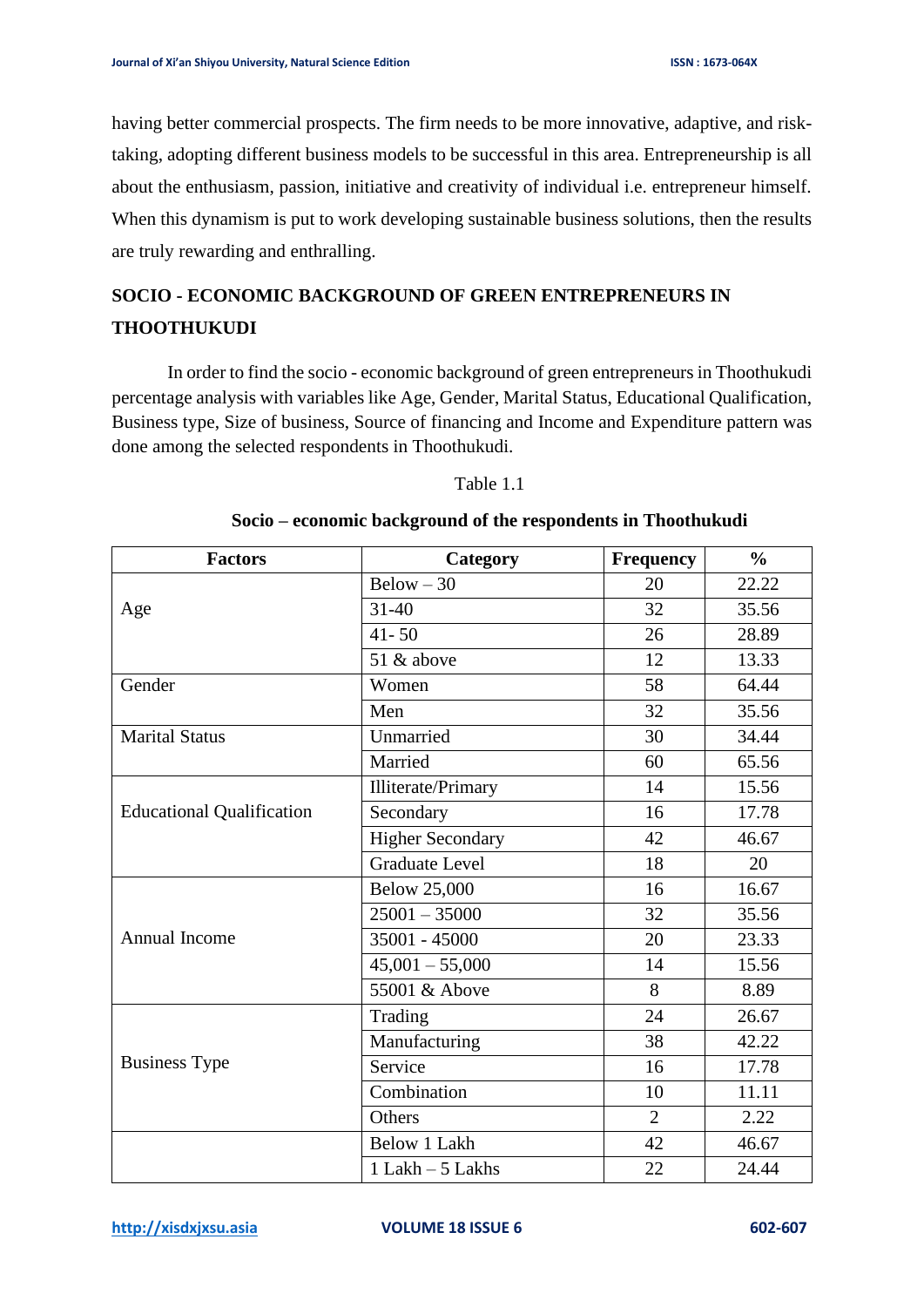| Size of Business    | 5 Lakhs -10 Lakhs               | 16 | 18.89 |
|---------------------|---------------------------------|----|-------|
|                     | 10 Lakhs & above                | 10 | 10    |
| Source of Financing | Spouse Income                   | 32 | 35.56 |
|                     | Personal saving                 | 28 | 30    |
|                     | Loan from Banks                 | 22 | 25.56 |
|                     | Other sources                   | 8  | 8.89  |
| Expenditure         | <b>Family Expenses</b>          | 36 | 41.11 |
|                     | Personal savings                | 30 | 32.22 |
|                     | <b>Reinvestment in Business</b> | 24 | 26.67 |

Source: Primary Data

# **CROSSTABS SHOWING PROBLEMS FACED BY GREEN ENTREPRENERS IN THOOTHUKUDI AND GENDER**

| Problems   |             | Gender |                | Total |
|------------|-------------|--------|----------------|-------|
|            |             | Female | Male           |       |
| Financial  | Respondents | 16     | 8              | 24    |
|            | Problem%    | 66.67% | 33.33%         | 100%  |
|            | Gender%     | 27.58  | 25             | 24%   |
| Production | Respondents | 10     | 6              | 16    |
|            | Problem%    | 62.5%  | 37.5%          | 100%  |
|            | Gender%     | 17.24  | 18.75          | 16%   |
| Labour     | Respondents | 8      | $\overline{4}$ | 12    |
|            | Problem%    | 66.67% | 33.33%         | 100%  |
|            | Gender%     | 13.79  | 12.5           | 12%   |
| Marketing  | Respondents | 13     | 12             | 25    |
|            | Problem%    | 52%    | 48%            | 100%  |
|            | Gender%     | 22.41  | 37.5           | 25%   |
| Personal   | Respondents | 11     | $\overline{2}$ | 13    |
|            | Problem%    | 84.61% | 15.39%         | 100%  |
|            | Gender%     | 18.96  | 6.25           | 13%   |
| Total      |             | 58     | 32             | 90    |

## **Table 1.2**

Source: Primary Data

Interpretation: The above table shows the relationship between the problems faced by green entrepreneurs and the gender of respondents. Out of 90 green entrepreneurs 25% of them face marketing problem among them 52 percent are women and 48 percent are men, 24 percent of them face financial problem among them 66.67 percent are women and 33.33 percent are men, 16 percent face production related problems among them 62.5 percent are women and 37.5 percent are men,13 percent face personal problems, among them 84.61 percent are women and 13.39 percent are men and 12 percent face labour problems, among them 66.67 percent are women and 33.33 percent are men.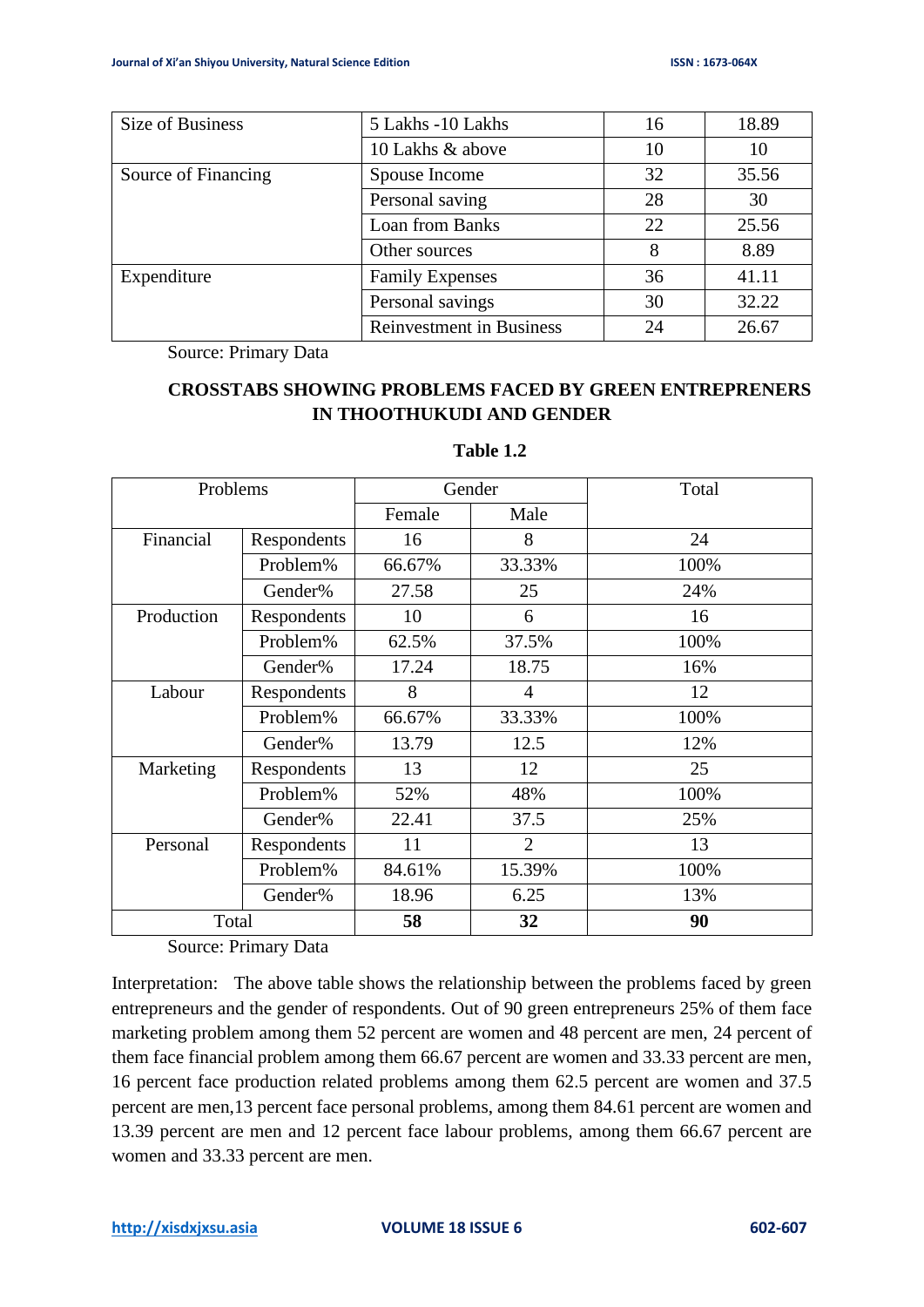## **FINDINGS & CONCLUSION**

- 35.6 percent of the respondents belongs to  $30 41$  age group of respondents. 28.89 percent of the respondents belong to 41- 50 age group. 22.22 percent of the respondents belong to 41- 50 age group and remaining respondents belong to above 51 years of age.
- 64.44 percent of the respondents are women green entrepreneurs.
- Among the respondents 46.67 percent has studied Higher Secondary, 20 percent of them are graduates,17.78 percent has completed secondary level of education and 15.56 of them are illiterate or has completed primary education.
- Majority of the respondents 42.22 percent deal with manufacturing business, 26.67 percent are engaged in trading business and 11.11 percent are engaged in both business.
- 35.56 percent of respondents receive Rs.25,001 -Rs.35000 annual income, 23.33 percent receive Rs.35001 – Rs.45000 annually, 15.56 percent receive Rs.45001 – Rs.55000 while 8.89 percent receive above Rs.55000 as annual Income.
- 46.67 percent of the respondents have invested below Rs.1,00,000 24.44 percent have invested between Rs.1,00,000- Rs.5,00,000, 18.89 percent have invested between Rs.5,00,000- Rs.10,00,000 and 10 percent have invested above Rs 10,00,000.
- Majority of the respondents 35.56 percent invest Spouse income, 30 percent of the respondents invest their personal savings and 25.56 percent get loan from banks.
- Majority of the respondents 41.11 percent spend the business income to meet their family expenses.
- Marketing of green products is the major problem of both the male and female green entrepreneurs.

# **Conclusion:**

Green entrepreneurship in India is at infancy state. The rising environmental concern among consumers has led to green marketing and green entrepreneurship. The study depicts that, Female entrepreneurs are more into green entrepreneurship in Thoothukudi. Marketing and finance are the problems they face to in green entrepreneurship. Many start- ups have invested low capital as they have perceived high risk. Creating awareness among people regarding sustainable development might help to overcome the barrier of marketing green products. Government has to extend its support to the start – up green business right from enhancing their skills, financial support and globalization.

# References:

• Dixon, S.E.A and Clifford, A. (2007), "Ecopreneurship- A new approach to managing the triple bottom line". Journal of Organisational Change Management, Vol. 20 (3), pp.326-345.